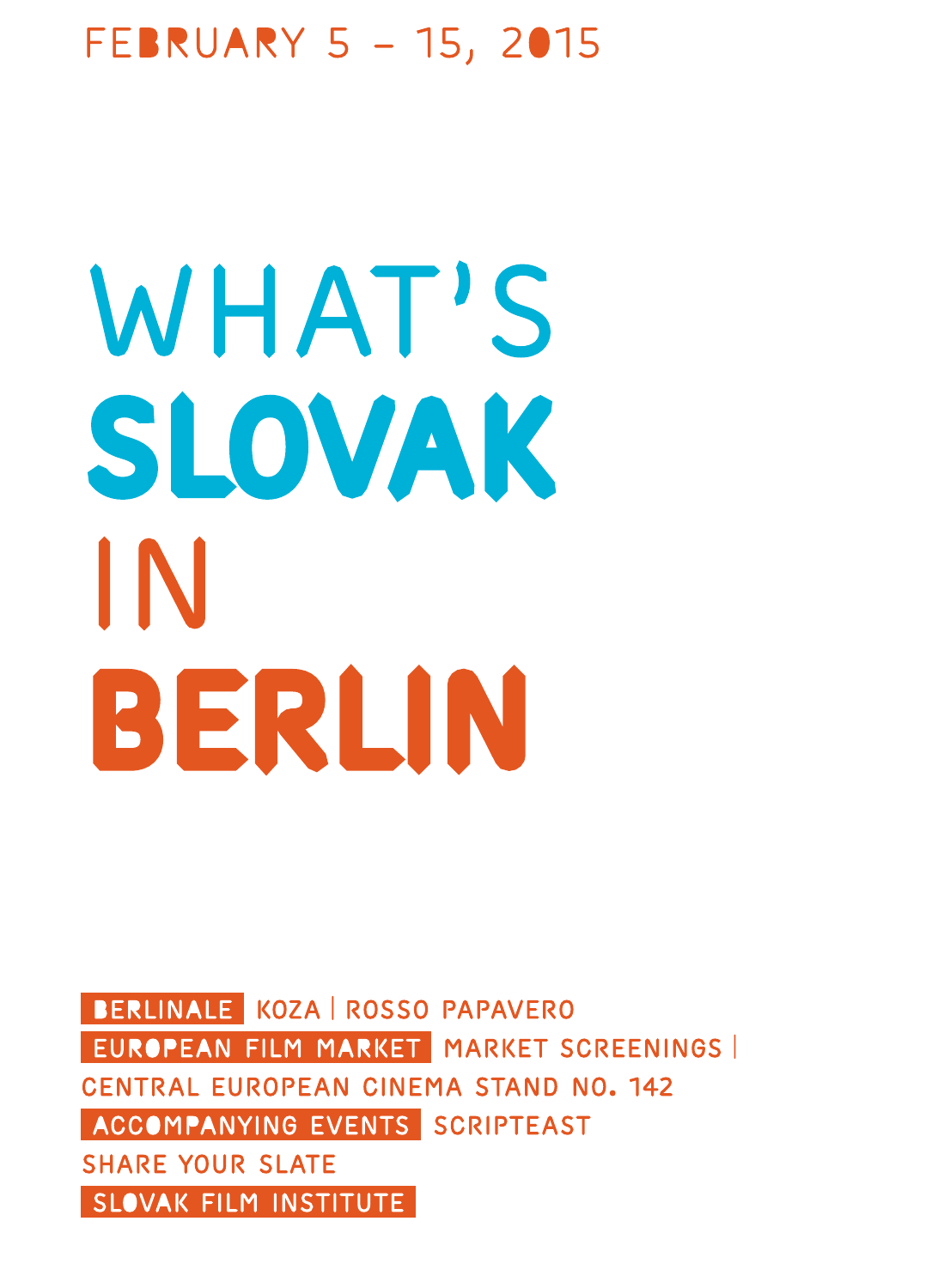## BERLINALE - FORUM

# KOZA KOZA

### PETER "KOZA" BALÁŽ IS A FORMER OLYMPIC BOXER. HE AND his girlfriend Miša live in a dilapidated housing estate, constantly struggling to make ends meet. Miša learns

that she is expecting a baby. She decides to terminate her pregnancy and she wants Koza to find the necessary money. Koza, who has not trained in a while, steps back into the ring, hoping to earn some much-needed cash and possibly change Miša's mind. He and his manager, Zvonko, embark on a "tour" through uncountable fights, where success seems impossible and yet is never forfeited.



#### SK, CZ 2015 75 MIN. FICTION **DIRECTOR: IVAN OSTROCHOVSKÝ**

CAST: Peter Baláž, Zvonko Lakčević, Ján Franek

PRODUCTION: SENTIMENTALFILM (SK), ENDORFILM (CZ), ČESKÁ TELEVIZE (CZ), Rozhlas a televízia Slovenska (SK), Punkchart films (SK)





#### IVAN OSTROCHOVSKÝ \*1972 DIRECTOR PRODUCER

Graduated in documentary filmmaking from the Academy of Performing Arts in Bratislava, after which he completed his post-graduate studies at the Academy of Arts in Banská Bystrica. Ostrochovský is co-owner and producer at sentimentalfilm and Punkchart films. He directed several awarded short films and was the co-producer of Made in Ash (2012) by Iveta Grófová (Slovak national nomination for the Best Foreign Language Film category of the Oscars©). His feature documentary debut Velvet Terrorists (2013), which Ostrochovský co-directed with Pavol Pekarčík and Peter Kerekes, received the FEDEORA Award at Karlovy Vary IFF, and was presented at the Berlinale´s Forum in 2014 in its international premiere, receiving the Tagesspiegel Readers' Award. His feature debut Koza (2015) received the Works in Progress Award for the most promising project at Karlovy Vary IFF 2014.

FILMOGRAPHY:

2015 | KOZA / Koza | fiction 2013 | VELVET TERRORISTS / Zamatoví teroristi | documentary (co-dir.)

 Producer: sentimentalfilm | Marek Urban, Ivan Ostrochovský | +421 915 574 258 | +421 915 606 088 | marek@sentimentalfilm.com | ivan@punkchart.sk | www.sentimentalfilm.com

 Festivals & Sales: Pluto Film | Patricie Pouzarová | +49 157 8227 4916 | patricie@plutofilm.de | www.plutofilm.de

International PR: mm filmpresse | Sylvia Müller | +49 176 2425 3309 | mueller@mm-filmpresse.de | www.mm-filmpresse.de

#### Screenings:

| <b>FEB 7   16:45   CINEMAXX 1</b>  |
|------------------------------------|
| (EFM SCREENING)                    |
| FEB 8   20:00   CUBIX 9            |
| (WORLD PREMIERE)                   |
| <b>FEB 9   19:30   CINEMAXX4</b>   |
| FEB 10   12:30   ARSENAL 1         |
| <b>FEB 11   15:45   CINEMAXX6</b>  |
| (PRESS SCREENING)                  |
| FEB 12   16:45   CINEMAXX 2        |
| <b>(EFM SCREENING)</b>             |
| <b>FEB 13   21:30   CINESTAR 8</b> |

www.berlinale.de

www.kozamovie.com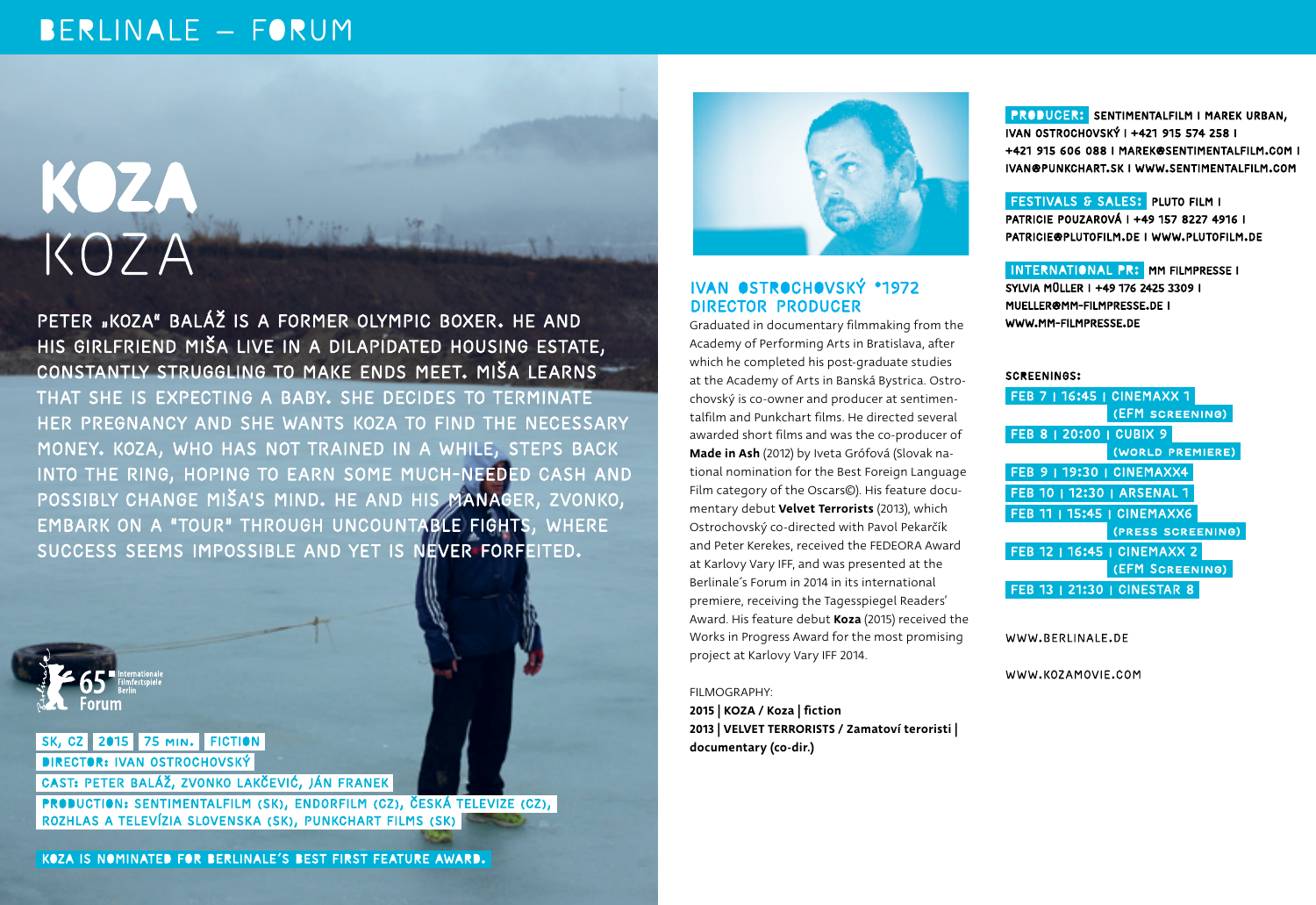## BERLINALE - GENERATION KPLUS

## ROSSO PAPAVERO ROSSO PAPAVERO

Once upon a starry night, a small boy with a head full of fantasies witnesses dreamlike circus performances. Dazed by endless chain of glittering attractions he realizes that the price for a ticket to the fantastic circus tent is too high and gate between reality and DREAM IS CLOSING.



#### MARTIN SMATANA \*1972 ANIMATOR

Since 2011, student of the Department of Animation at the Academy of Performing Arts in Bratislava. In 2012, he completed an internship with NUKUFILM STUDIO in Tallinn, Estonia. Since 2013, he has been working as a lecturer of animation at a Private Art School LADON in Bratislava. In September 2014, he finished his debut short puppet film Rosso Papavero. Currently, he is working on a short puppet animation with the working title The Kite (Šarkan).

FILMOGRAPHY: 2014 | ROSSO PAPAVERO | short animation

 Producer: FTF VŠMU | +421 2 5930 3577 | festivals@vsmu.sk | www.vsmu.sk

**FESTIVALS & SALES: MARTIN SMATANA I** +421 918 580 240 | rosso.papavero.film@gmail.com

Screenings:

 Feb 10 | 10:00 | Haus der Kulturen der Welt Kino 1 Feb 12 | 10:30 | CinemaxX 1 Feb 13 | 09:30 | Zoo Palast 1 Feb 15 | 10:00 | Filmtheater **AM FRIEDRICHSHAIN** 

www.berlinale.de

www.martinsmatana.com

Generatior

2014 5 min. ANIMATION DIRECTOR: Martin Smatana PRODUCTION: FTF VŠMU (SK), Martin Smatana (SK)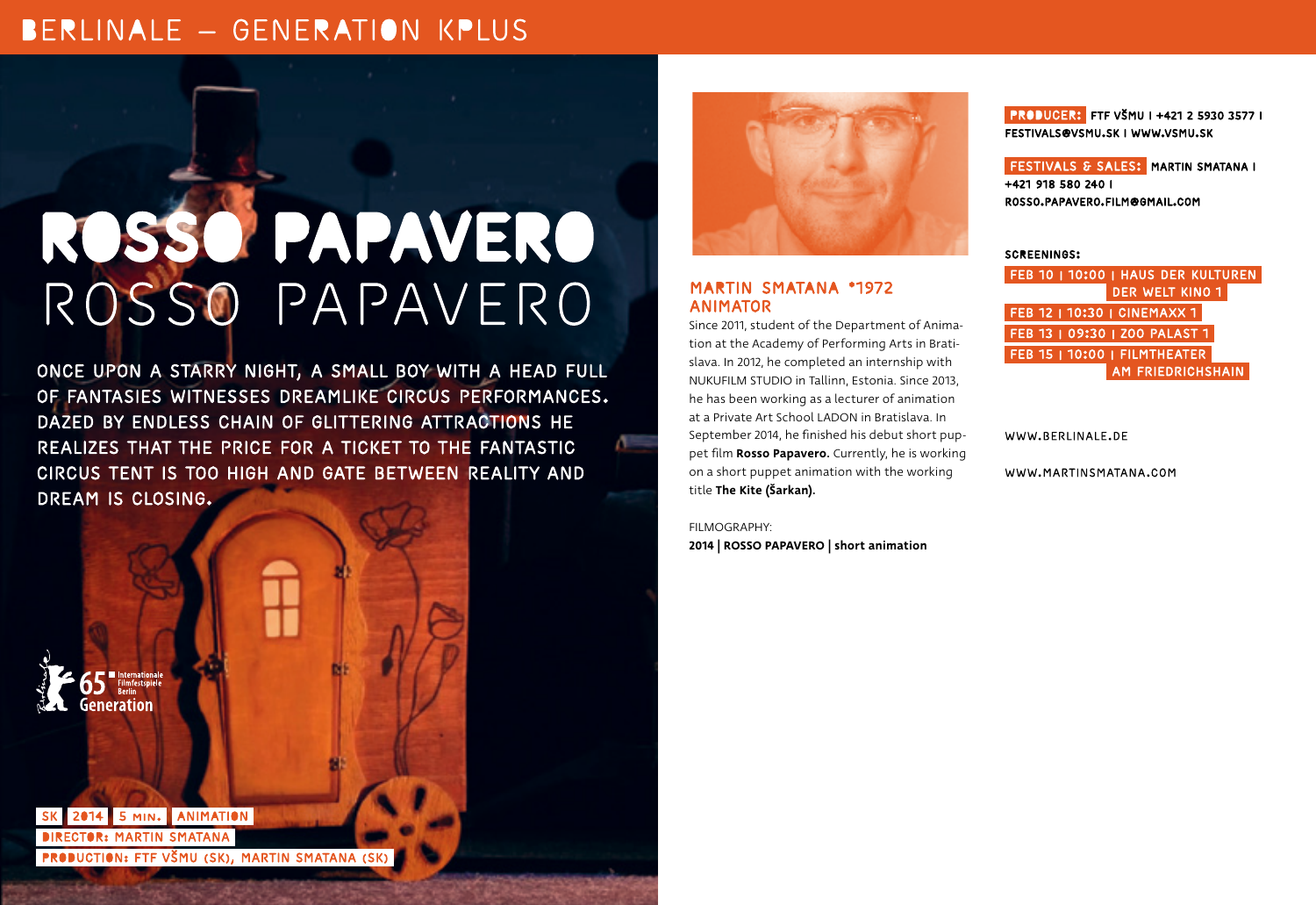## EFM SCREENINGS ACCOMPANYING EVENTS

#### Koza Koza SK, CZ | 2015 | 75 min. | fiction | DCP Director: Ivan Ostrochovský A former Olympic boxer´s journey to his final defeat.

Festivals & Sales: Pluto Film | Patricie Pouzarová | +49 157 8227 4916 | patricie@plutofilm.de | www.plutofilm.de

#### Screenings: Feb 7 16:45, CinemaxX 1 Feb 12 16:45, CinemaxX 2

www.kozamovie.com

#### See also Official Screenings in Forum oN previous pages.

#### HOSTAGE RUKOJEMNÍK SK, CZ | 2014 | 102 min. | fiction | DCP Director: Juraj Nvota

The world seen through children's eyes seems completely different – a tragicomic story about bizarre and absurd reality of relationships and attitudes of adults, politics, emigration, but also about betrayal and death and how all these things form and transform the lives of small boys who are forced to grow up too quickly.

Festivals: ALEF FILM & MEDIA | Olga Raitoralová | + 421 911 803 852, + 420 732 420 450 | hostage.alef@gmail.com | www.afm.sk Sales: ALEF FILM & MEDIA | Marian Urban | + 421 903 705 809 | urban.marian@gmail.com | www.afm.sk

SCREENING:

FEB 9 17:10, DFFB kino, Filmhouse

www.rukojemnik.sk

#### A STEP INTO THE DARK KROK DO TMY SK | 2014 | 120 min. | fiction Director: Miloslav Luther

A period drama about a young physician who was forced to carry out executions during the war. He is unable to come to grips with his past and later resists a promising career opportunity offered by the regime.

Festivals & Sales: Amadeus Entertainment | Ivo Fiorenza | +44 7958 367 159 | ivo@amadeus-ent.com | www.amadeus-ent.com Office at EFM: UK Film - Stand No. 38 | MGB | +49 30 209159 - 448

SCREENING: FEB 7 11:15, Zoo Palast Club A

www.krokdotmy.sk

#### FAIR PLAY FAIR PLAY CZ, SK, DE | 2014 | 100 min. | fiction Director: Andrea Sedláčková

Prague 1983. Young and talented sprinter Anna is selected for the national team and placed in a secret medical programme without her knowing. Anna refuses but playing by the rules never comes for free.

Festivals: Intramovies | Manuela Mazzone | +39 06 807 7252 | manuela.mazzone@intramovies.com | www.intramovies.com Sales: Intramovies | Marco Valerio Fusco | +39 3357 052 982 | marco.fusco@intramovies.com | www.intramovies.com Office at EFM: Stand No. 161 | MGB

SCREENING: Feb 7 12:00 / CinemaxX Studio 17

www.fairplayfilm.cz

## SCRIPTEAST 2014 — 2015

ScripTeast is a year-long training programme designed specifically for experienced scriptwriters from Central and Eastern Europe. ScripTeast focuses the script´s development and also on the overall promotion of the film projects and their authors. Since its first edition in 2006 − 2007, six Slovak scriptwriters have successfully participated in the workshop. For the current edition, Martin Repka and Adga Bavi Pain have been selected to further develop their film project The Tattoist.

#### THE TATTOIST Kerkár

**Scriptwriters:** Martin Repka, Agda Bavi Pain Director: Martin Repka

Maro, the inker, is released from prison where he had spent the last years of his life. He has long since lost faith in himself and the world into which he is now to return. Too much has changed too fast. Tattoos, which in Maro's days symbolised nonconformity and rebellion, have come to be a mass phenomenon.

Contact: PubRes | pubres@pubres.sk | www.pubres.sk

#### MARTIN REPKA (\*1975)

Born in Germany, graduated from the Film and Television Academy of the Academy of Performing Arts in Bratislava, Slovakia; currently based in Vienna, Austria (AMOUR FOU Vienna Team as Head of Postproduction and Production). He directed several internationally awarded short films, and made his feature debut Return of the Storks (Návrat bocianov, SK-DE) in 2007. His latest short film Tiger Fight (Tanec tigra, 2013) was shot in Chennai, India as a Slovak-Indian-Austrian coproduction. The Tattoist (Kerkár) is Martin's second full-length feature film for cinema. AGDA BAVI PAIN (\*1966)

Graduated in Scriptwriting and film dramaturgy from the Film and Television Faculty of the Academy of Performing Arts in Bratislava, Slovakia. He is a respected Slovak writer, with numerous awards for his literary works. In addition, he is a playwright, poet and a scriptwriter. Indian Summer (Babie leto), directed by Gejza Dezorz, based on his novel and script, was released in Slovak cinemas in October 2013.

#### www.scripteast.pl

## SHARE YOUR SLATE 2015

Share Your Slate! is a 3-day event, organized by Creative Europe Desk Hamburg at the EFM, designed as a co-production service for Creative Europe MEDIA Slate beneficiaries with an open slate to share their projects. One-to-one meetings are set up and scheduled by the organizer. This year, the event will run Feb. 9 – 11, 2015 at the MGB Creative Europe MEDIA Stand.

#### FIFTH BOAT Piata loď

Director: Iveta Grófová Producer: Hulapa film (SK), endorfilm (CZ), 42film (DE)

The project is a part of the endorfilm slate.

An insight into the world of adults through the eyes of children, the world of children that's unseen for adults. Fifth Boat is about children who feel safer outside on the street rather than at home, looking for lifeboats in the middle of fairy tale and harsh reality.

Contact: endorfilm | Jiří Konečný | +420 602 358 373 | jiri@endorfilm.cz | www.endorfim.cz